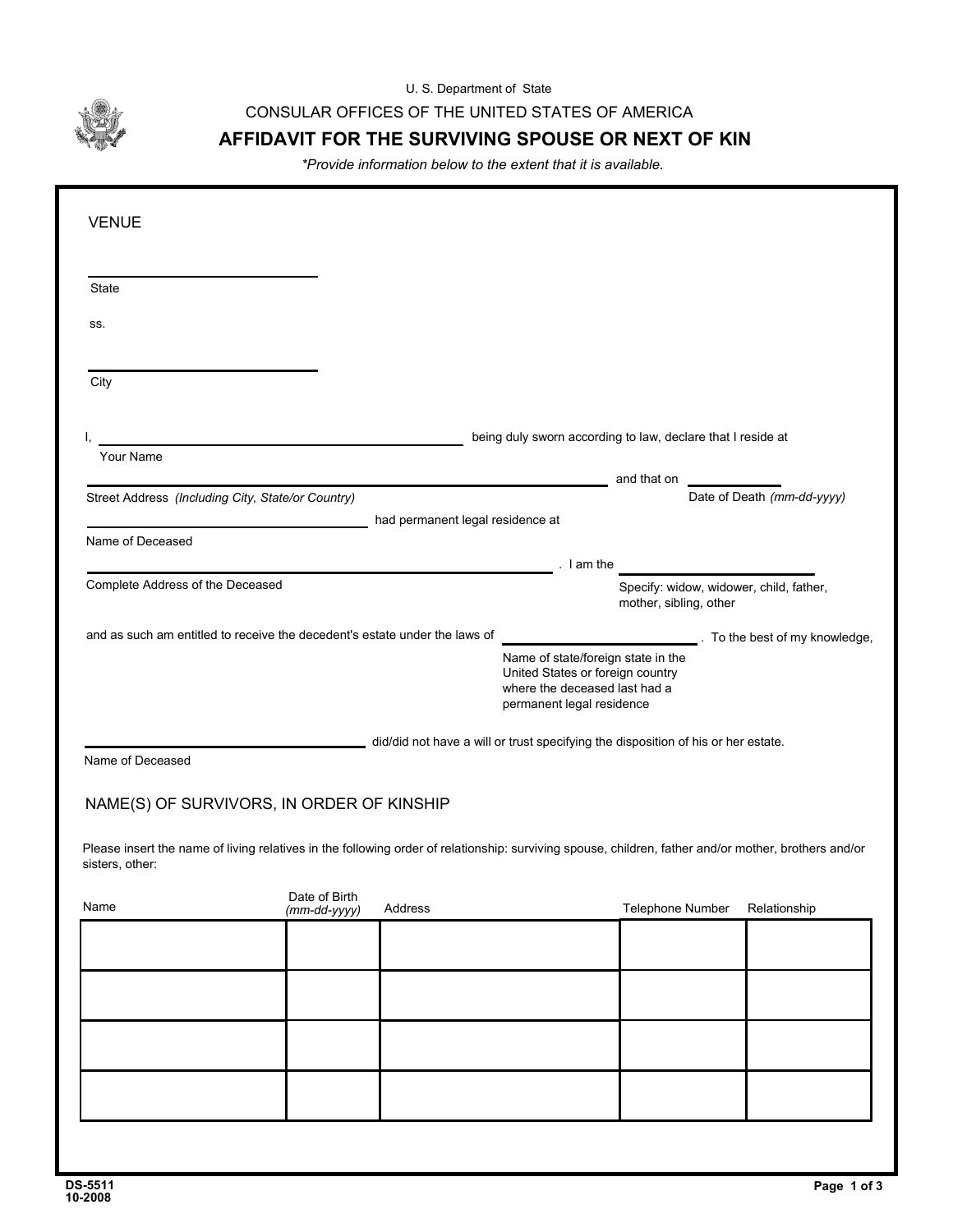| Name | Date of Birth | Address | Telephone Number | Relationship |
|------|---------------|---------|------------------|--------------|
|      |               |         |                  |              |
|      |               |         |                  |              |
|      |               |         |                  |              |
|      |               |         |                  |              |
|      |               |         |                  |              |
|      |               |         |                  |              |
|      |               |         |                  |              |
|      |               |         |                  |              |
|      |               |         |                  |              |

Subscribed and sworn to before me by

Signature of Affiant

Type Name of Affiant

*(mm-dd-yyyy)*

Address of Notary Public

Signature of Notary Public **Type Name of Notary Public** Signature of Notary Public